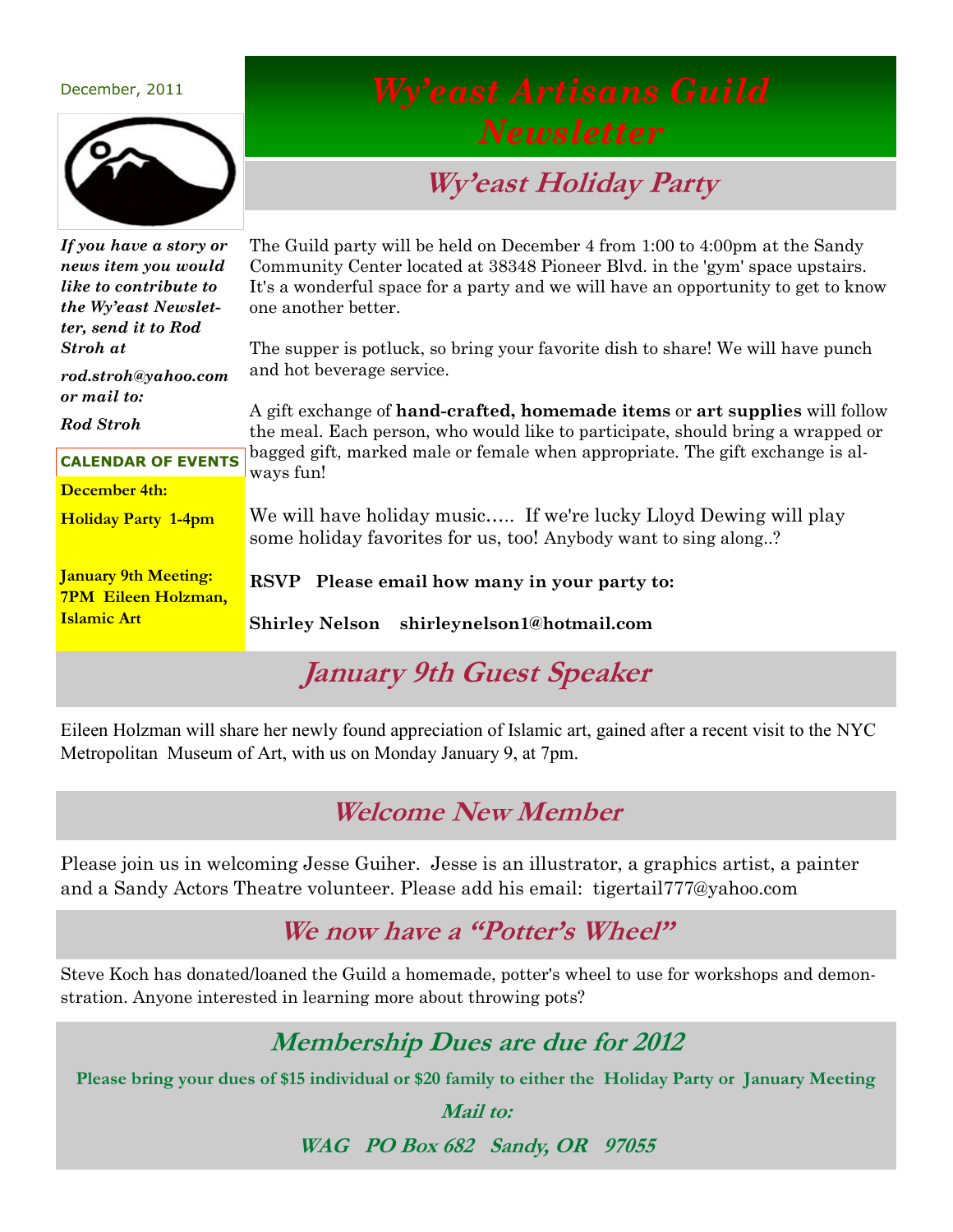# **We are Looking for Artwork…!**

Artwork needed for the **"Playing Around"** art show at Sandy Actors Theatre.

The show hangs on Feb. 6 at 10am, with the opening of the show and play preview at 6:45 on Thursday Feb 9.

The title of the art piece should contain one of the following words, Play, Playing, Round or Around-- **OR** should illustrate one of these theme words. For instance, the title could be "Childhood" and it shows a child playing with a doll. An abstract could be "Playing With Color" or "Playing." The item could be a glass ball titled, "Glass Orb".

So, use the words in the show title to spark your imagination! We already have 4 pieces entered. Email the title, medium and price by Jan. 30 to Becky Hawley at: [bek.hawley@yahoo.com](mailto:bek.hawley@yahoo.com)

Because Becky will be unavailable for much of January, call or email her now with any questions you may have.

# **Sandy Actors Theatre Art Show Themes & Dates**

We have the opportunity to show our artwork and host receptions at Sandy Actors Theatre. Everyone in attendance will see the play for free, with donations going to the Guild. **The Guild depends on** *you* **to spread the word to your contacts…**whether you are in the show or not, please talk it up. Mention it everywhere you go! Becky Hawley will be sending invitations, for you to forward to your friends and neighbors.

The Guild is not taking a commission, but we are suggesting a 20% donation to the Guild.

The work will be sold by the artist, not the Guild or Theater. (Same as our regular theme shows.) If you have any questions contact Becky at: bek.hawley@yahoo.com or 503-668-5590.

*"***Menagerie***"* Theme: A collection, groups of animals or strange people or artwork that is strange or different that we could hang to make our show 'a menagerie of art'...Submissions by March 25. Reception Thursday April 5 at 6:45. Runs through April 29. The play: A Barrel Full Of Pennies.

*"***Real Lif***e"* Theme: Still life, landscapes, portraits of real life. Submissions by May 15.

## **"What I read…."**

"What I Read…" is the theme selected for the spring theme show at the Sandy Public Library. The library is under construction, so the actual dates have not been set for the show, but the target is sometime in April or May.

The artwork will be tied to a book title, which will be on the accompanying tag or by other means. Further information about the show will be presented by the Theme Show head, Ann Fenwick at future meetings and in future newsletters.